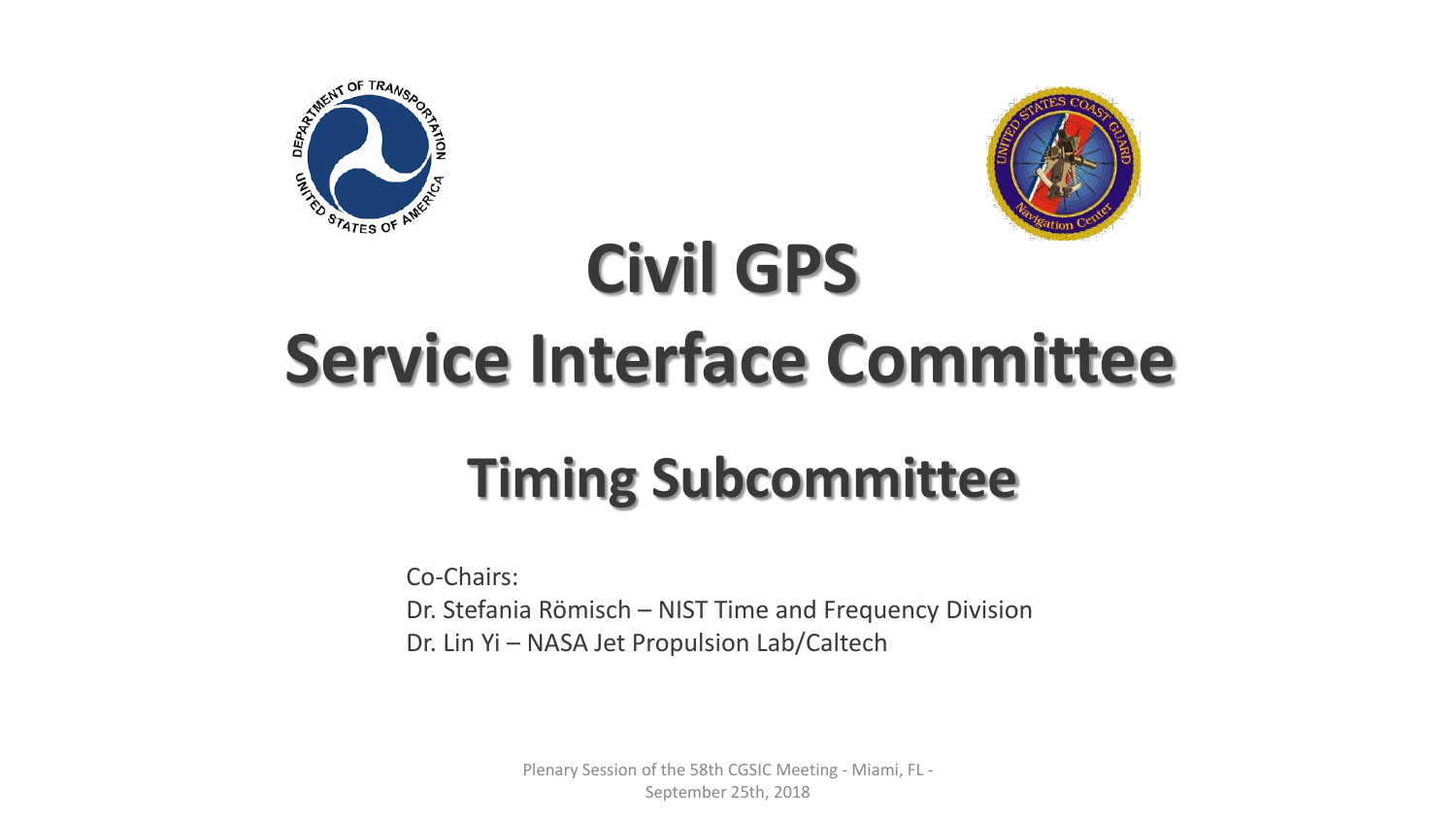### Timing Subcommittee *A forum for users of GPS timing applications.*

 $\cdot$  **Time Generation: Coordinated Universal Time** 

- $\dots$  Time Dissemination: Telecommunications, financial markets and power grid among others
- **\*** As a research and comparison tool: Earth observations, fundamental physics, support for space missions, etc.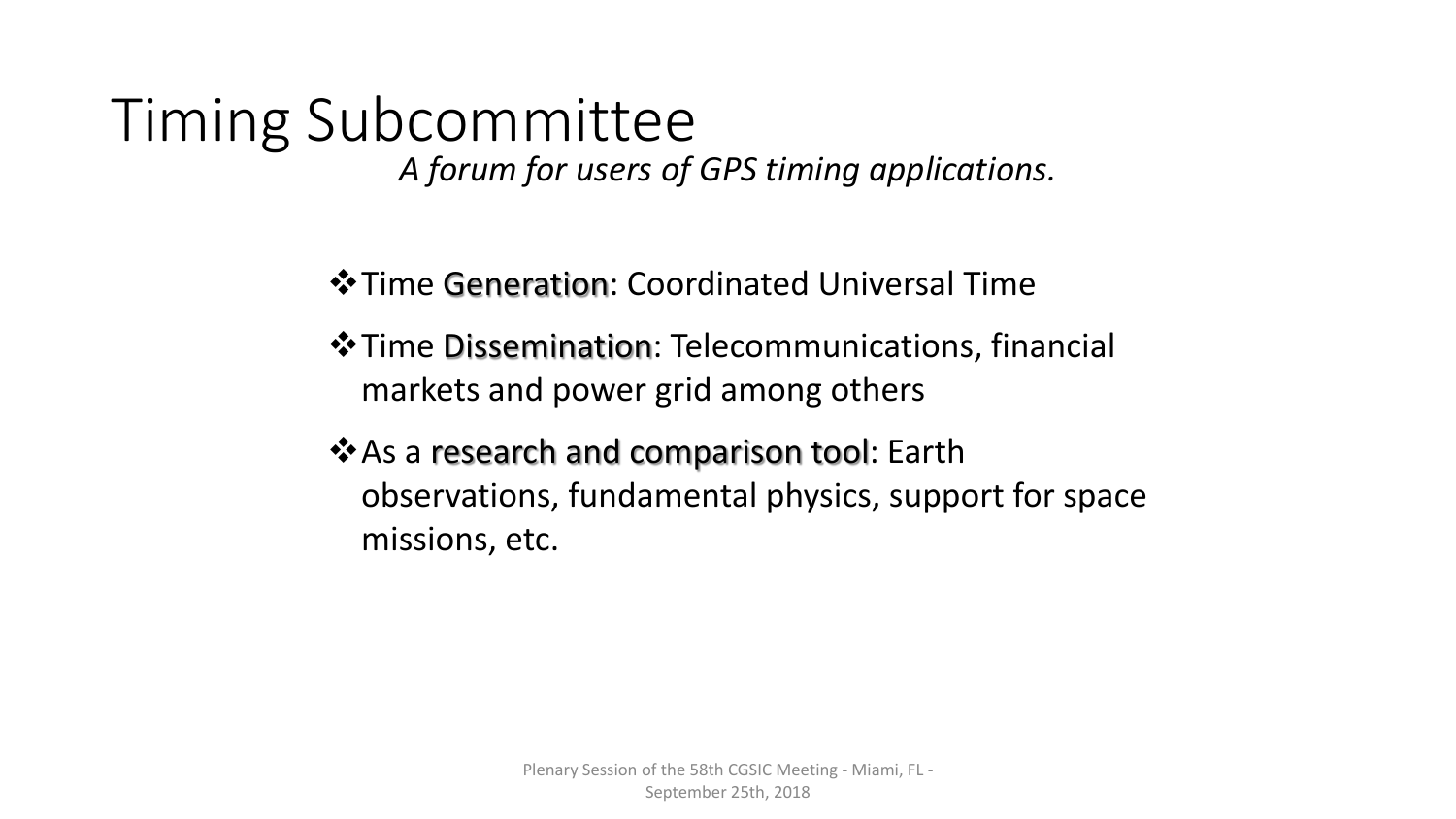### Highlights of this year's session

From timing laboratories:

#### USNO

- 2 continuously-running Rb fountains at AMC in Colorado Springs, CO in addition to the 4 in Washington, DC;
- Continue to compute the offset UTC(USNO)-GPS System Time and deliver it to USAF
- Develop monitoring guidelines for Subframe 4, Page 18 (time and frequency offsets from GPS system Time to predicted UTC(USNO)
- Absolute calibration of GPS receivers to monitor UTC(USNO) as provided by GPS

#### **NIST**

- Continued monitoring of UTC(USNO)-UTC(NIST), biannual calibrations of the TWSTFT and GPS link;
- Frequency and time dissemination services to all sectors of society
- DHS-funded work, in collaboration with MITRE towards a resilient timing infrastructure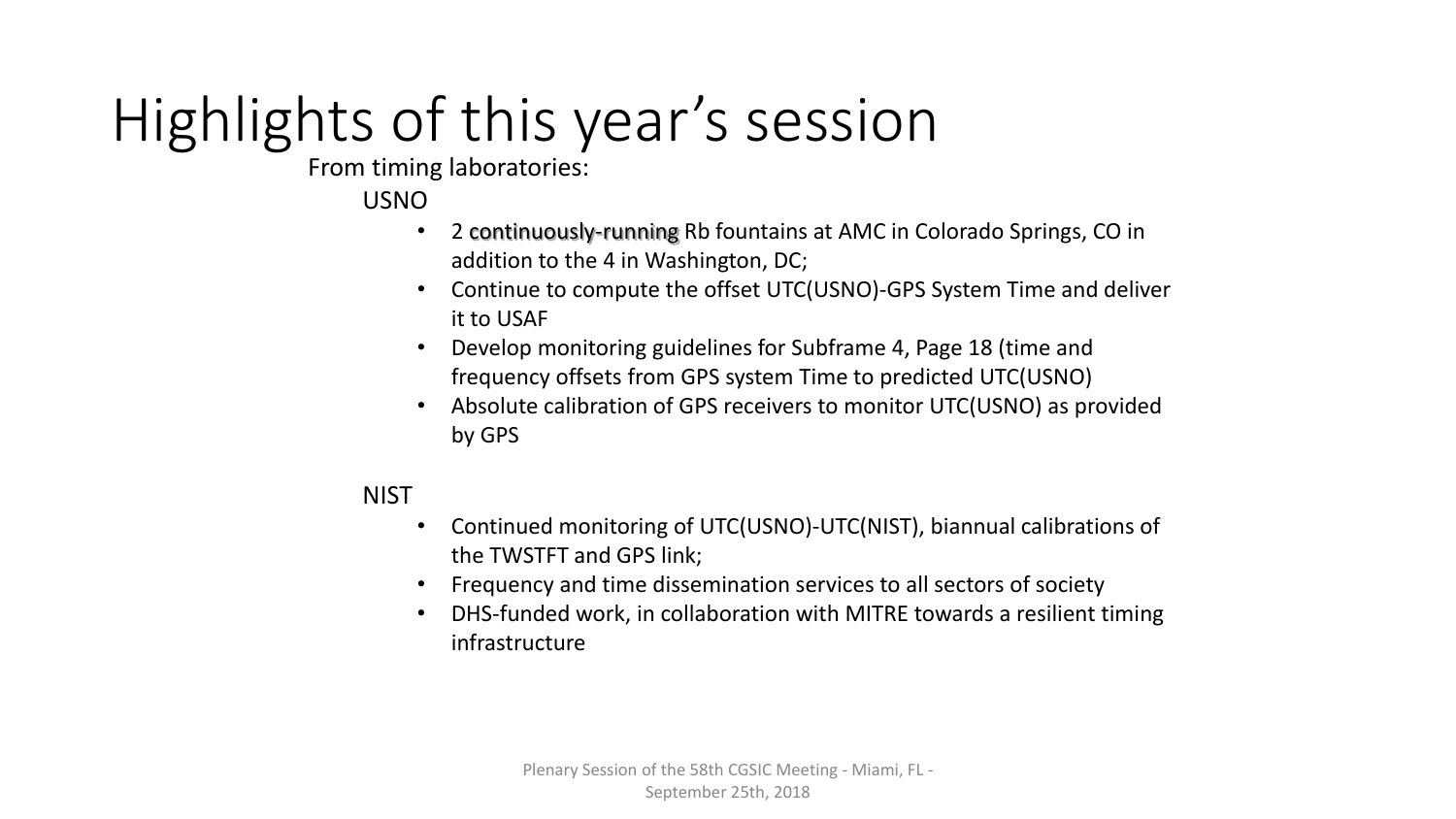## Highlights of this year's session

From JPL

- Timing in deep space communications and navigation
	- Deep Space Network Frequency and Timing System
	- JPL-Frequency Standards Test Laboratory
- Advanced atomic clocks for space applications
	- Deep Space Atomic Clock (a NASA technology demonstration mission)
	- Ultra-stable Hg+ clock for ground timing keeping (ESA/NASA-ACES)
	- Miniaturized and low power Hg+ clock (DARPA-ACES)

From MITRE

- Development of approaches, technologies and test techniques to increase resilience for PNT
- Near-term improved robustness for timing receivers (blocking antennas, spoofdetection algorithms)
- Advanced Navigation and Timing Strategy for enhanced Robustness and Resilience (ANTSERR): development of a reference architecture
- GNSS Test Architecture (GNSSTA): SDR framework for experimenting with PVT receiver technology